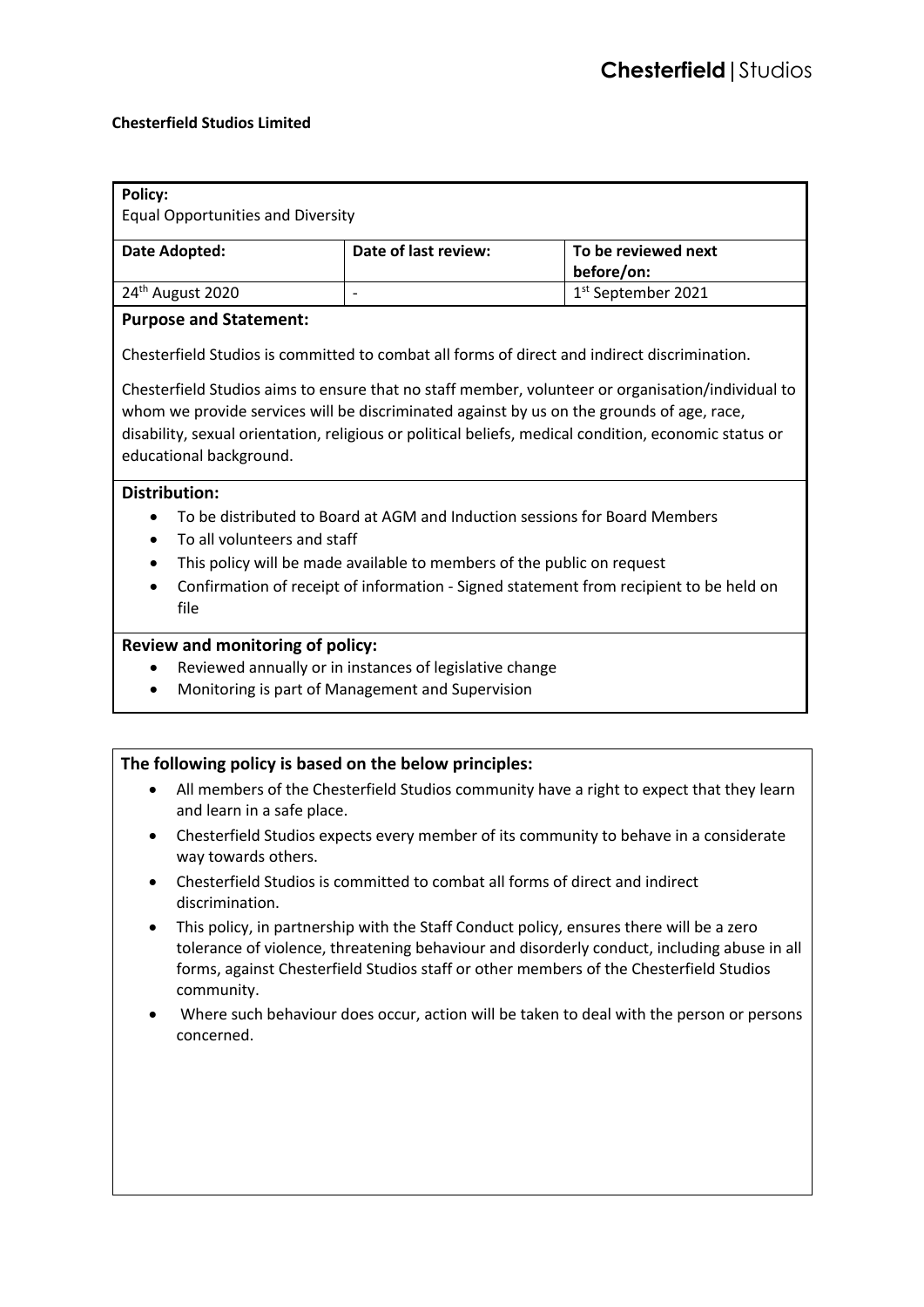# **What do we mean by Abusive or Threatening Behaviour?**

The Public Order Act 1986 defines "disorderly conduct" as: verbal abuse, threatening abusive or insulting words or behaviour or any disorderly behaviour whereby a person is caused alarm, harassment or distress.

"Threatening behaviour" is when a person fears that violence or threat of violence is likely to be provoked. In a Chesterfield Studios context, this could mean someone shouting at a member of staff, either in person or on the phone; acting aggressively, including using intimidating body language, as well as actual violence. It also covers comments posted on social networking sites or situations where members of staff are approached off premises.

# **Diversifying Membership and Participation:**

Chesterfield Studios practises all activities in areas home to diverse communities and performs its activities without discrimination against any group. Social inclusion is actively sought for all its non-profit making community projects through accepting membership from any individual in the community.

Chesterfield Studios actively seeks participation from all sectors in society in all aspects of its work including membership, employment practice, teaching approaches and production of performances.

To provide access to the company's activities to a wide and diverse a range of people, Chesterfield Studios addresses social and economic disadvantage in as many ways possible. Performances are open to all in the community, without exception.

# **Encouraging Engagement from diverse Social Groups:**

To provide access to the company's activities to a wide and diverse a range of people, Chesterfield Studios addresses social and economic disadvantage in as many ways possible. Performances are open to all in the community, without exception.

Specific groups in society, where there is less or no provision made for, are positively encouraged in the following ways:

- All courses and projects take place at times where most can attend.
- There is a strong element supporting young people with weekly classes held after school and on Saturday mornings and workshops held in schools. We also support older people to tackle social isolation and improve well-being.
- All courses and projects are aimed at including individuals of any economic status or background, with all costing fees remaining low and reduced according to employment status.
- For those who are disabled or have difficulty in movement, the company always aims to hold classes in accessible spaces.

# **Equality of Information:**

Chesterfield Studios is entirely committed to access to all through equality of information. The company's extensive publicity of all its events and projects positively targets the general public and specific groups and individuals to encourage new participants and audiences.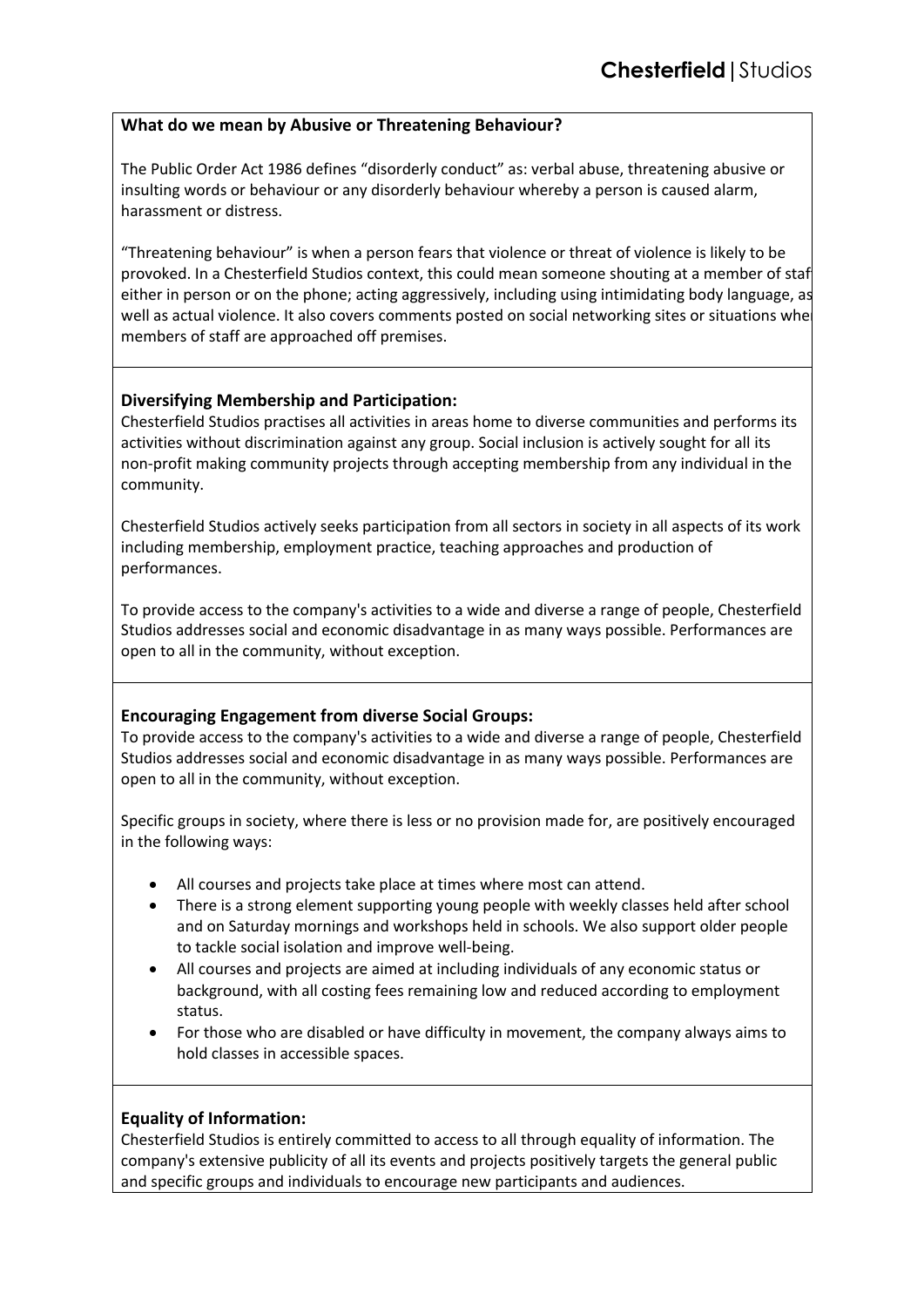Through publicity locally, the following venues and organisations are leafleted:

- Local educational institutes
- Local arts Institutes and groups
- Local press and radio
- Specific groups: e.g., youth and elderly groups
- Health centres and surgeries
- Shopping centres and local shops
- Church newsletters
- Local schools
- Local libraries

Those members who do take part in any activities are encouraged to bring friends and family along.

# **Equal Opportunities in the Workplace:**

The policy and practice of Chesterfield Studios requires that all staff and volunteers are afforded equal opportunities within engagement and that entry into engagement with the company (and progression within) will be determined only by personal merit and the application of criteria which are related to the duties of each position. In all cases, ability to perform the role will be the primary consideration.

All staff and volunteers have a duty to co-operate with this policy to ensure equal opportunities and to prevent discrimination.

Employees must not harass or intimidate other employees on the grounds of race, religion or belief, colour, sex, age, national origin, disability or sexual orientation and must not victimise or retaliate against employees who make such allegations. Disciplinary action will be taken against any employee who breaches this policy and serious breaches will be treated as gross misconduct.

# **Equal Opportunities (Recruitment):**

The company welcomes diversity amongst its employees and seeks to ensure that all candidates for employment are treated fairly, and that selection is based solely on the individual's abilities and qualifications. The recruitment process must result in the selection of the most suitable person for the job having regard to experience and qualifications where necessary.

As an employer committed to the principle of equality of opportunity, the company will adhere to the following procedure for recruiting and selecting individuals for all positions:

# **1. Selection Criteria**

The selection process will be carried out consistently for all jobs at all levels. Selection criteria for all positions will be clearly defined and reflected in the further details sent to applicants which will also include details of the company's commitment to equality of opportunity. Job qualifications or requirements which would have the effect of inhibiting applications from members of particular groups, such as those of one sex, persons of a particular religion, marital status or sexual orientation, persons of a particular racial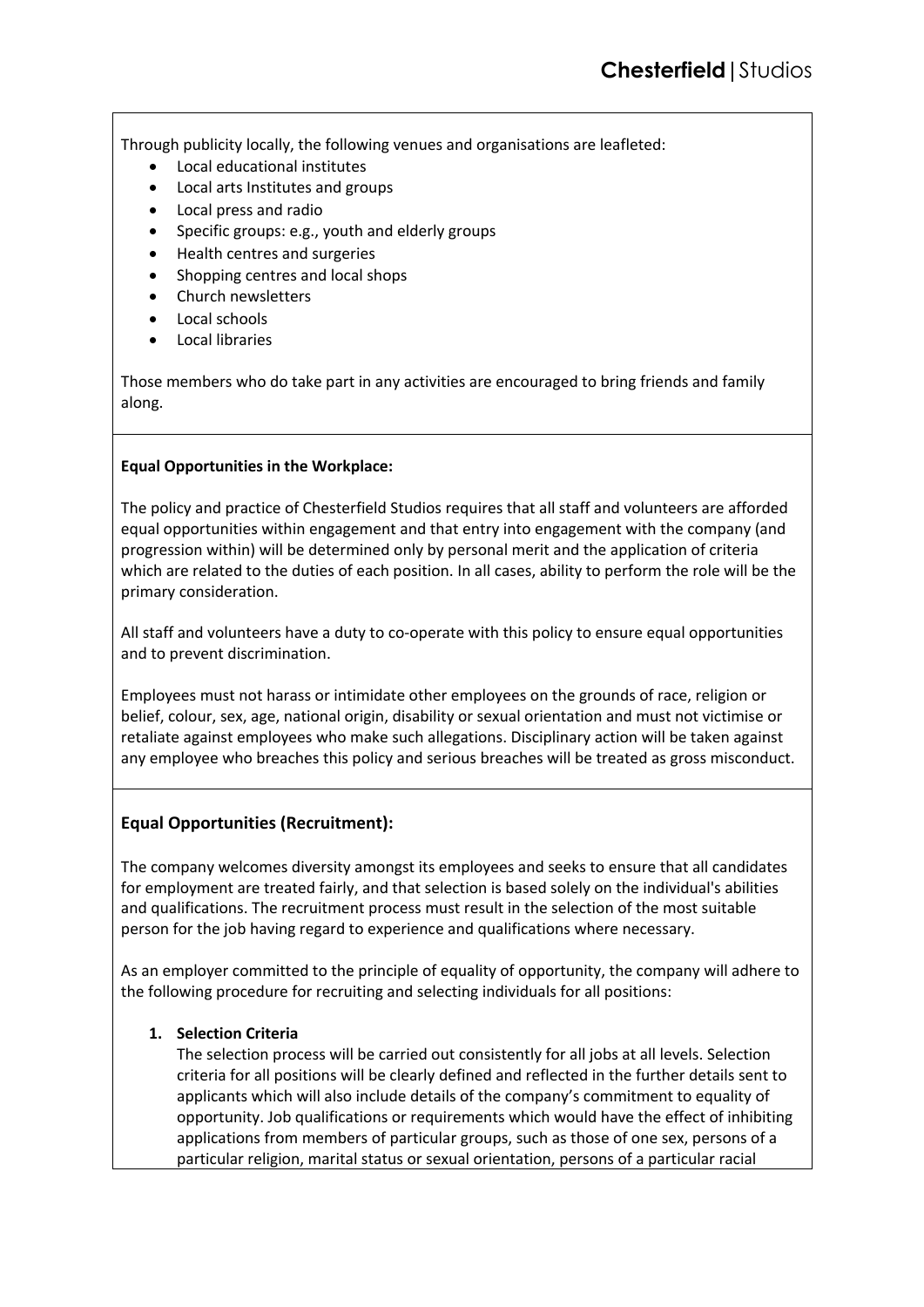group, persons within a certain age bracket or those with a disability, will not be demanded or imposed except where they are justifiable in terms of the job to be done.

# **2. Advertising**

Job advertisements will be widely publicised to encourage applications from all suitably qualified and experienced people. To attract applications from all sections of the community, the company will endeavour to ensure that advertisements are not restricted to areas or publications which would exclude or disproportionately reduce applications from a particular gender, religion, age group or racial group and should avoid prescribing requirements as to marital status or age. All job advertisements placed on behalf of the company will state the company's commitment to equality of opportunity.

# **3. Selection Methods**

The selection process will be carried out consistently for all jobs at all levels. All those handling applications and conducting interviews must be aware of the legislative principles which cover equal employment opportunities and anti-discrimination. The selection of new employees will be based on job requirements and the individual's suitability and ability to do the job and information sought from candidates will relate only to the qualifications for or requirements of the job.

# **4. Interviews**

The staff responsible for shortlisting, interviewing and making or recommending an appointment will be clearly informed of the selection criteria and the need for consistency. At least two people will interview applicants and all questions will relate to the selection criteria. No questions will be based on age, assumptions about roles in the home and the family or the assumed suitability of different ethnic groups for the post in question.

Where it is necessary to assess whether personal circumstances will affect the performance of the job (for example, if the job involves irregular hours or extensive travel) this will be discussed objectively and will be asked equally of all candidates. In the case of disabled applicants who identify themselves at the application stage, appropriate interview arrangements (such as accessible interview rooms or the assistance of a sign interpreter) should be offered to enable candidates to compete on an equal basis.

# **Advancement in the workplace:**

When considering candidates for promotion general ability will be the main requirement and no employee will be discriminated against on the grounds of race, religion or belief, colour, sex, age, national origin, disability or sexual orientation.

# **Training:**

To help meet the objectives of this policy the company will provide training that:

• increases awareness of the prevalence of and harmfulness of discrimination and prejudice on the grounds of race, religion or belief, colour, sex, age, national origin, disability or sexual orientation, and the needs and abilities of people with disabilities or other disadvantages;